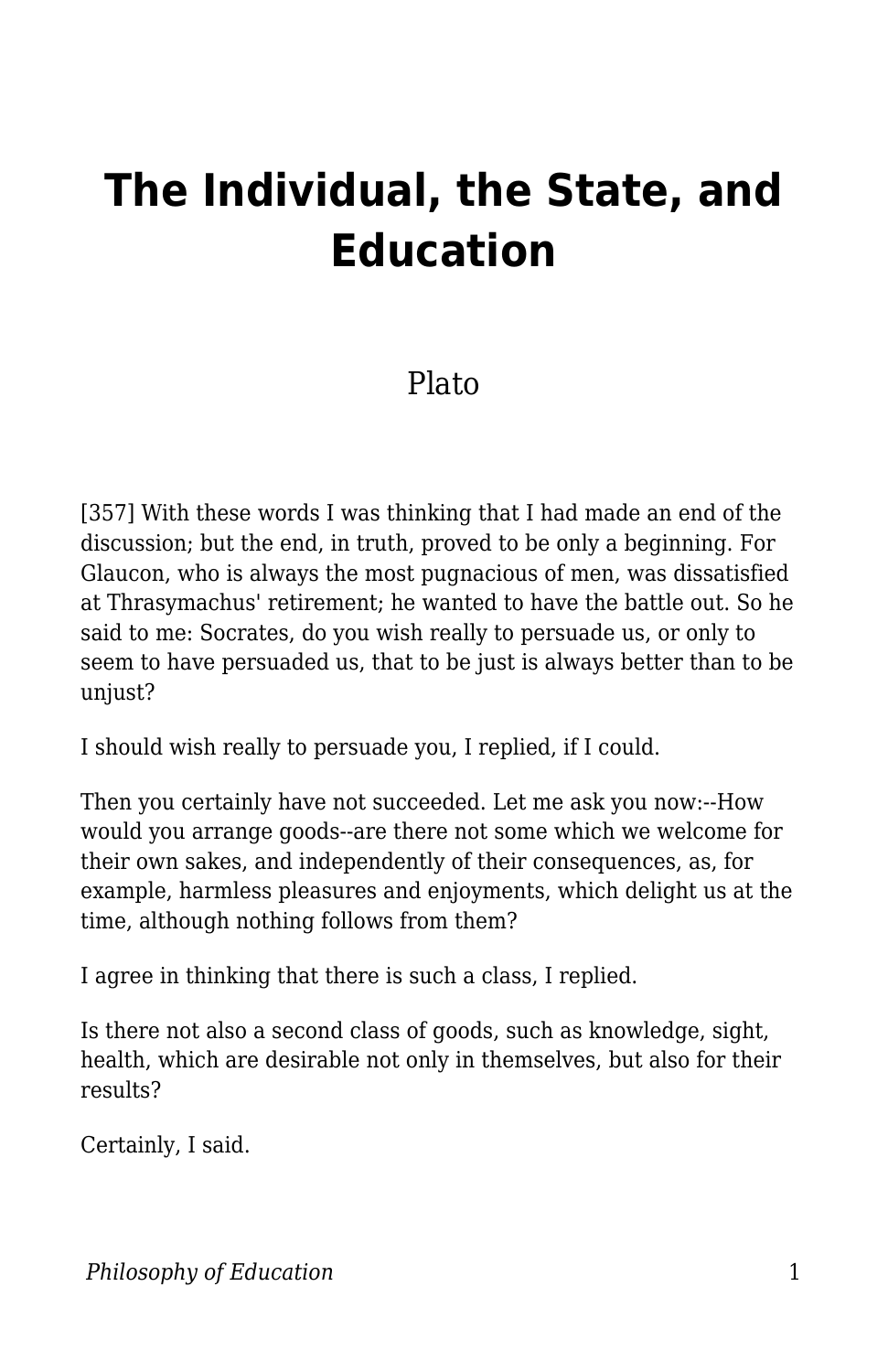And would you not recognize a third class, such as gymnastic, and the care of the sick, and the physician's art; also the various ways of money-making--these do us good but we regard them as disagreeable; and no one would choose them for their own sakes, but only for the sake of some reward or result which flows from them?

There is, I said, this third class also. But why do you ask?

Because I want to know in which of the three classes you would place justice?

[358] In the highest class, I replied,--among those goods which he who would be happy desires both for their own sake and for the sake of their results.

Then the many are of another mind; they think that justice is to be reckoned in the troublesome class, among goods which are to be pursued for the sake of rewards and of reputation, but in themselves are disagreeable and rather to be avoided.

I know, I said, that this is their manner of thinking, and that this was the thesis which Thrasymachus was maintaining just now, when he censured justice and praised injustice. But I am too stupid to be convinced by him.

I wish, he said, that you would hear me as well as him, and then I shall see whether you and I agree. For Thrasymachus seems to me, like a snake, to have been charmed by your voice sooner than he ought to have been; but to my mind the nature of justice and injustice have not yet been made clear. Setting aside their rewards and results, I want to know what they are in themselves, and how they inwardly work in the soul. If you, please, then, I will revive the argument of Thrasymachus. And first I will speak of the nature and origin of justice according to the common view of them. Secondly, I will show that all men who practise justice do so against their will, of necessity, but not as a good. And thirdly, I will argue that there is reason in this view, for the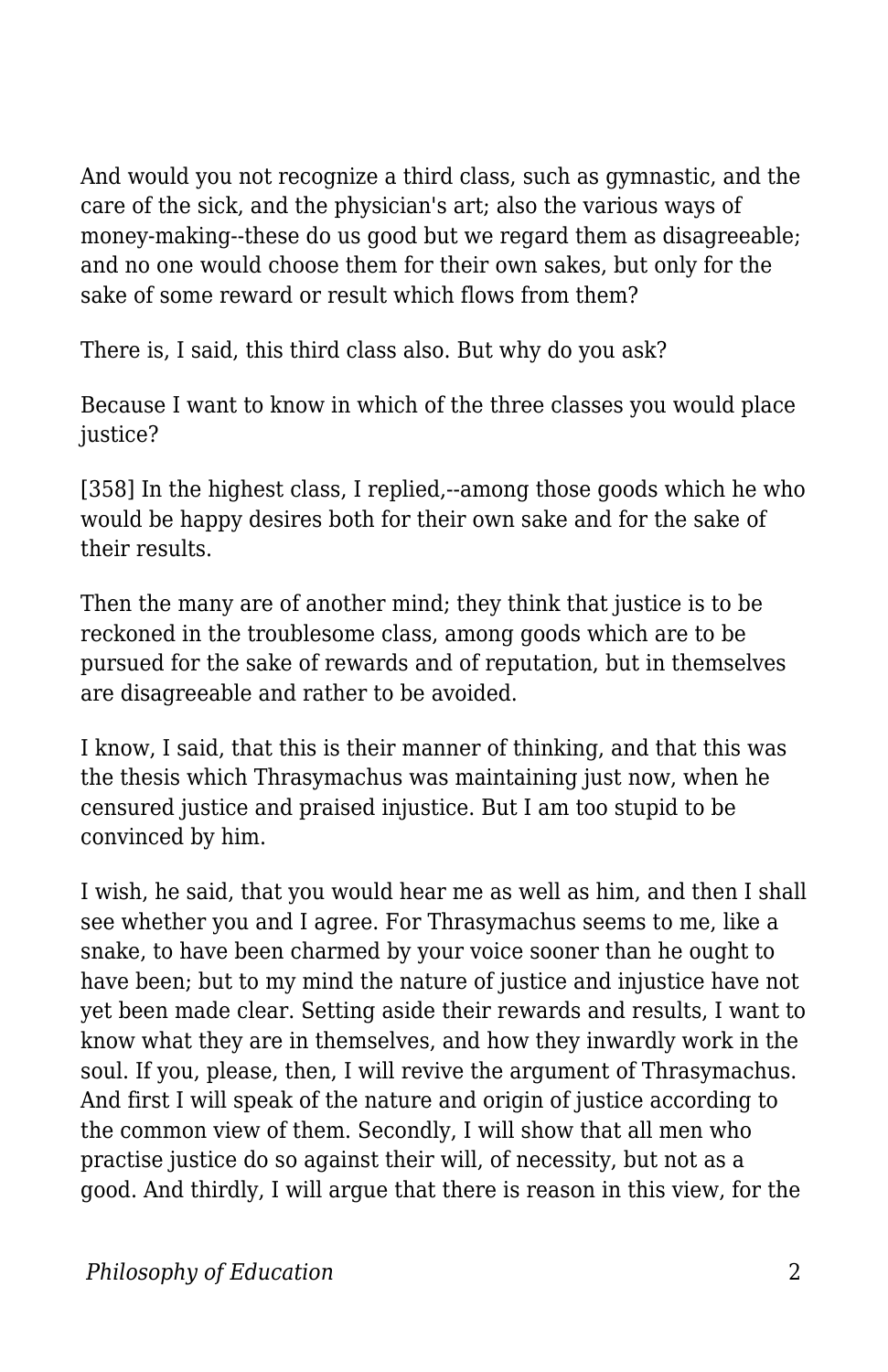life of the unjust is after all better far than the life of the just--if what they say is true, Socrates, since I myself am not of their opinion. But still I acknowledge that I am perplexed when I hear the voices of Thrasymachus and myriads of others dinning in my ears; and, on the other hand, I have never yet heard the superiority of justice to injustice maintained by any one in a satisfactory way. I want to hear justice praised in respect of itself; then I shall be satisfied, and you are the person from whom I think that I am most likely to hear this; and therefore I will praise the unjust life to the utmost of my power, and my manner of speaking will indicate the manner in which I desire to hear you too praising justice and censuring injustice. Will you say whether you approve of my proposal?

Indeed I do; nor can I imagine any theme about which a man of sense would oftener wish to converse.

I am delighted, he replied, to hear you say so, and shall begin by speaking, as I proposed, of the nature and origin of justice.

They say that to do injustice is, by nature, good; to suffer injustice, evil; but that the evil is greater than the good. And so when men have both done and suffered injustice and have had experience [359] of both, not being able to avoid the one and obtain the other, they think that they had better agree among themselves to have neither; hence there arise laws and mutual covenants; and that which is ordained by law is termed by them lawful and just. This they affirm to be the origin and nature of justice;--it is a mean or compromise, between the best of all, which is to do injustice and not be punished, and the worst of all, which is to suffer injustice without the power of retaliation; and justice, being at a middle point between the two, is tolerated not as a good, but as the lesser evil, and honoured by reason of the inability of men to do injustice. For no man who is worthy to be called a man would ever submit to such an agreement if he were able to resist; he would be mad if he did. Such is the received account, Socrates, of the nature and origin of justice.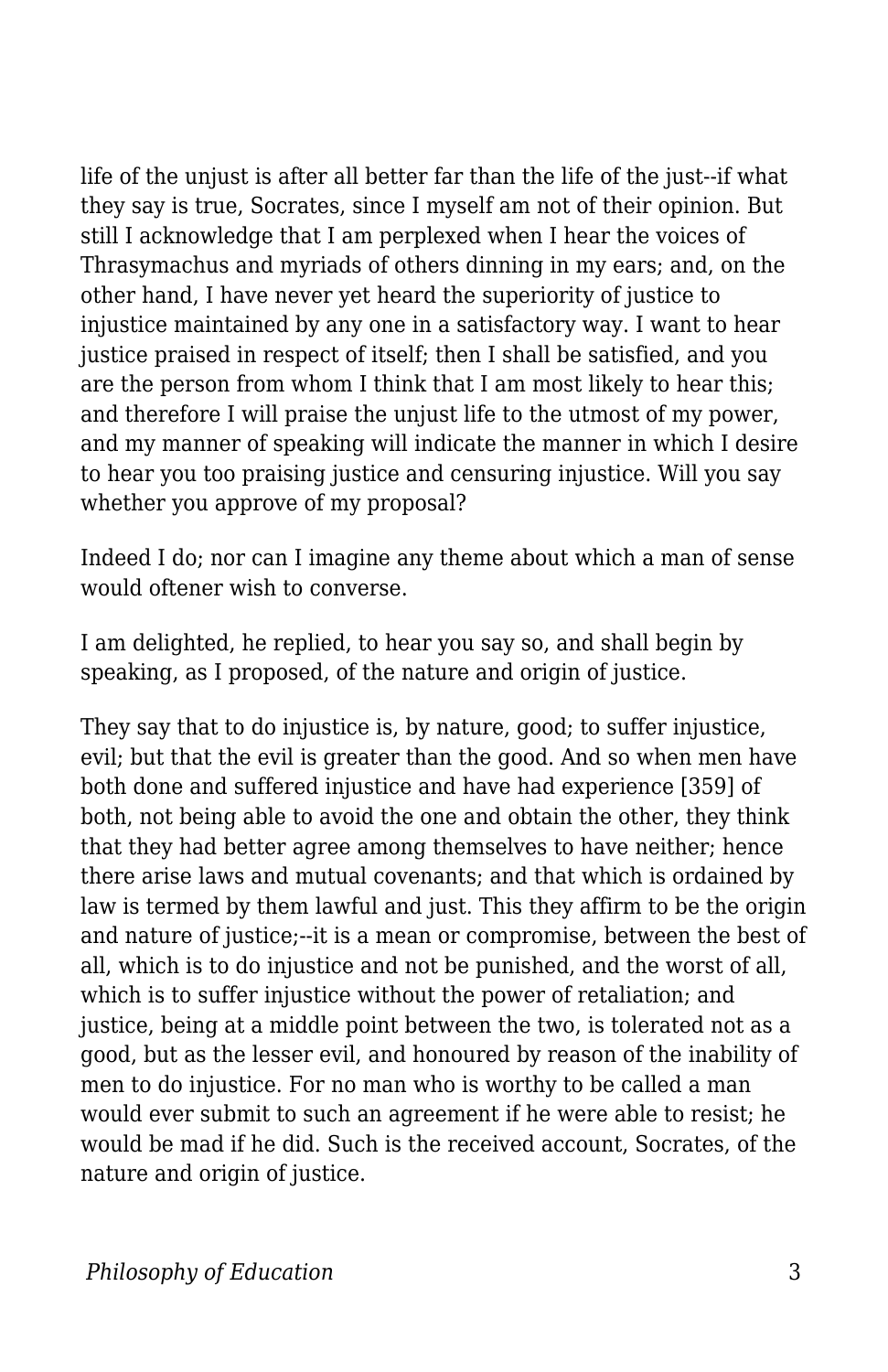Now that those who practise justice do so involuntarily and because they have not the power to be unjust will best appear if we imagine something of this kind: having given both to the just and the unjust power to do what they will, let us watch and see whither desire will lead them; then we shall discover in the very act the just and unjust man to be proceeding along the same road, following their interest, which all natures deem to be their good, and are only diverted into the path of justice by the force of law. The liberty which we are supposing may be most completely given to them in the form of such a power as is said to have been possessed by Gyges the ancestor of Croesus the Lydian. According to the tradition, Gyges was a shepherd in the service of the king of Lydia; there was a great storm, and an earthquake made an opening in the earth at the place where he was feeding his flock. Amazed at the sight, he descended into the opening, where, among other marvels, he beheld a hollow brazen horse, having doors, at which he stooping and looking in saw a dead body of stature, as appeared to him, more than human, and having nothing on but a gold ring; this he took from the finger of the dead and re-ascended. Now the shepherds met together, according to custom, that they might send their monthly report about the flocks to the king; into their assembly he came having the ring on his finger, and as he was sitting among them he chanced to turn the collet of the ring inside his hand, when instantly he became invisible to the rest of the company and they began to speak of him as if he were no longer present. [360] He was astonished at this, and again touching the ring he turned the collet outwards and reappeared; he made several trials of the ring, and always with the same result-when he turned the collet inwards he became invisible, when outwards he reappeared. Whereupon he contrived to be chosen one of the messengers who were sent to the court; where as soon as he arrived he seduced the queen, and with her help conspired against the king and slew him, and took the kingdom. Suppose now that there were two such magic rings, and the just put on one of them and the unjust the other;,no man can be imagined to be of such an iron nature that he would stand fast in justice. No man would keep his hands off what was not his own when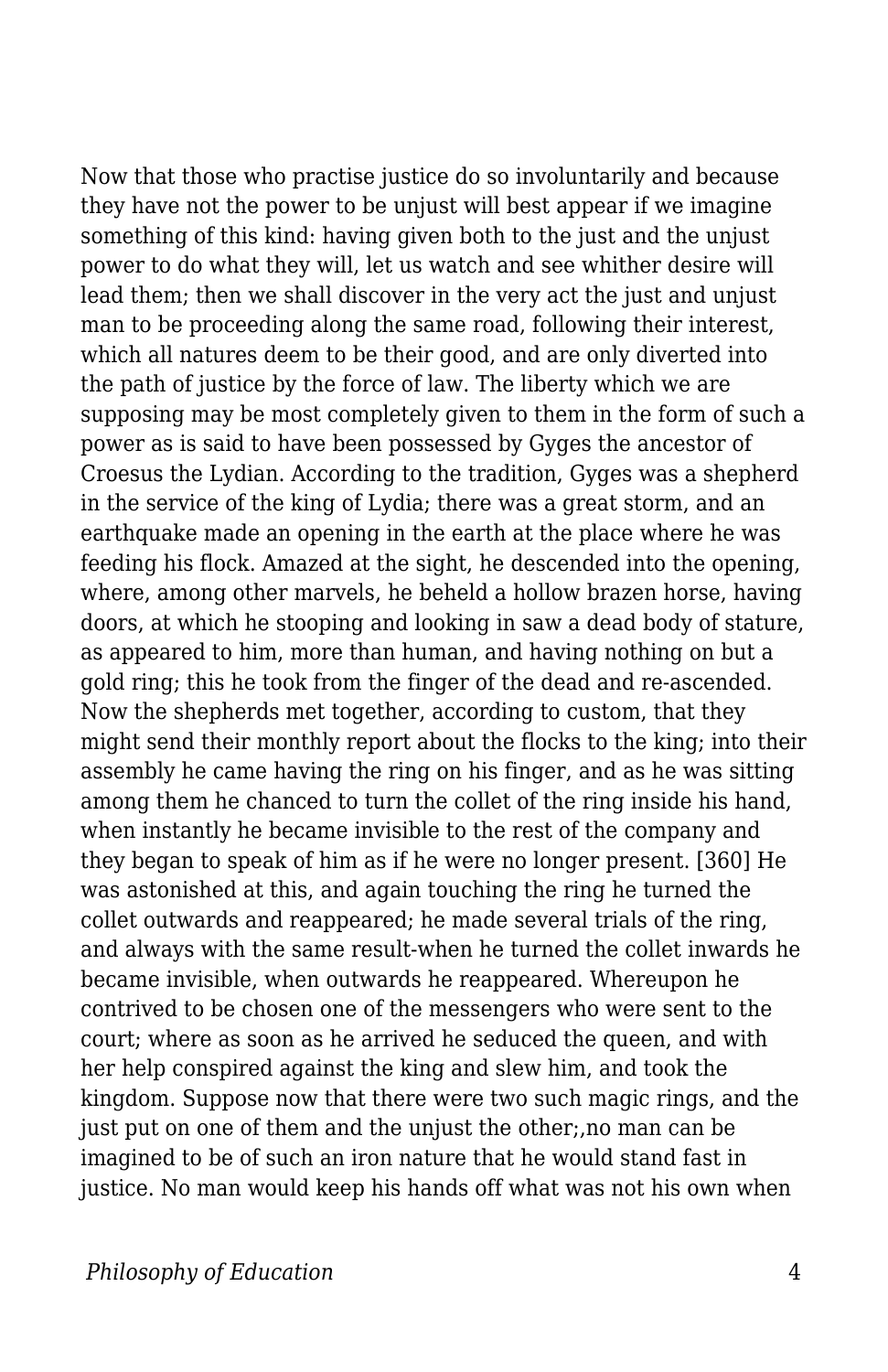he could safely take what he liked out of the market, or go into houses and lie with any one at his pleasure, or kill or release from prison whom he would, and in all respects be like a God among men. Then the actions of the just would be as the actions of the unjust; they would both come at last to the same point. And this we may truly affirm to be a great proof that a man is just, not willingly or because he thinks that justice is any good to him individually, but of necessity, for wherever any one thinks that he can safely be unjust, there he is unjust. For all men believe in their hearts that injustice is far more profitable to the individual than justice, and he who argues as I have been supposing, will say that they are right. If you could imagine any one obtaining this power of becoming invisible, and never doing any wrong or touching what was another's, he would be thought by the lookers-on to be a most wretched idiot, although they would praise him to one another's faces, and keep up appearances with one another from a fear that they too might suffer injustice. Enough of this.

Now, if we are to form a real judgment of the life of the just and unjust, we must isolate them; there is no other way; and how is the isolation to be effected? I answer: Let the unjust man be entirely unjust, and the just man entirely just; nothing is to be taken away from either of them, and both are to be perfectly furnished for the work of their respective lives. First, let the unjust be like other distinguished masters of craft; like the skilful pilot or physician, who knows intuitively his own powers and keeps within their limits, [361] and who, if he fails at any point, is able to recover himself. So let the unjust make his unjust attempts in the right way, and lie hidden if he means to be great in his injustice (he who is found out is nobody): for the highest reach of injustice is: to be deemed just when you are not. Therefore I say that in the perfectly unjust man we must assume the most perfect injustice; there is to be no deduction, but we must allow him, while doing the most unjust acts, to have acquired the greatest reputation for justice. If he have taken a false step he must be able to recover himself; he must be one who can speak with effect, if any of his deeds come to light, and who can force his way where force is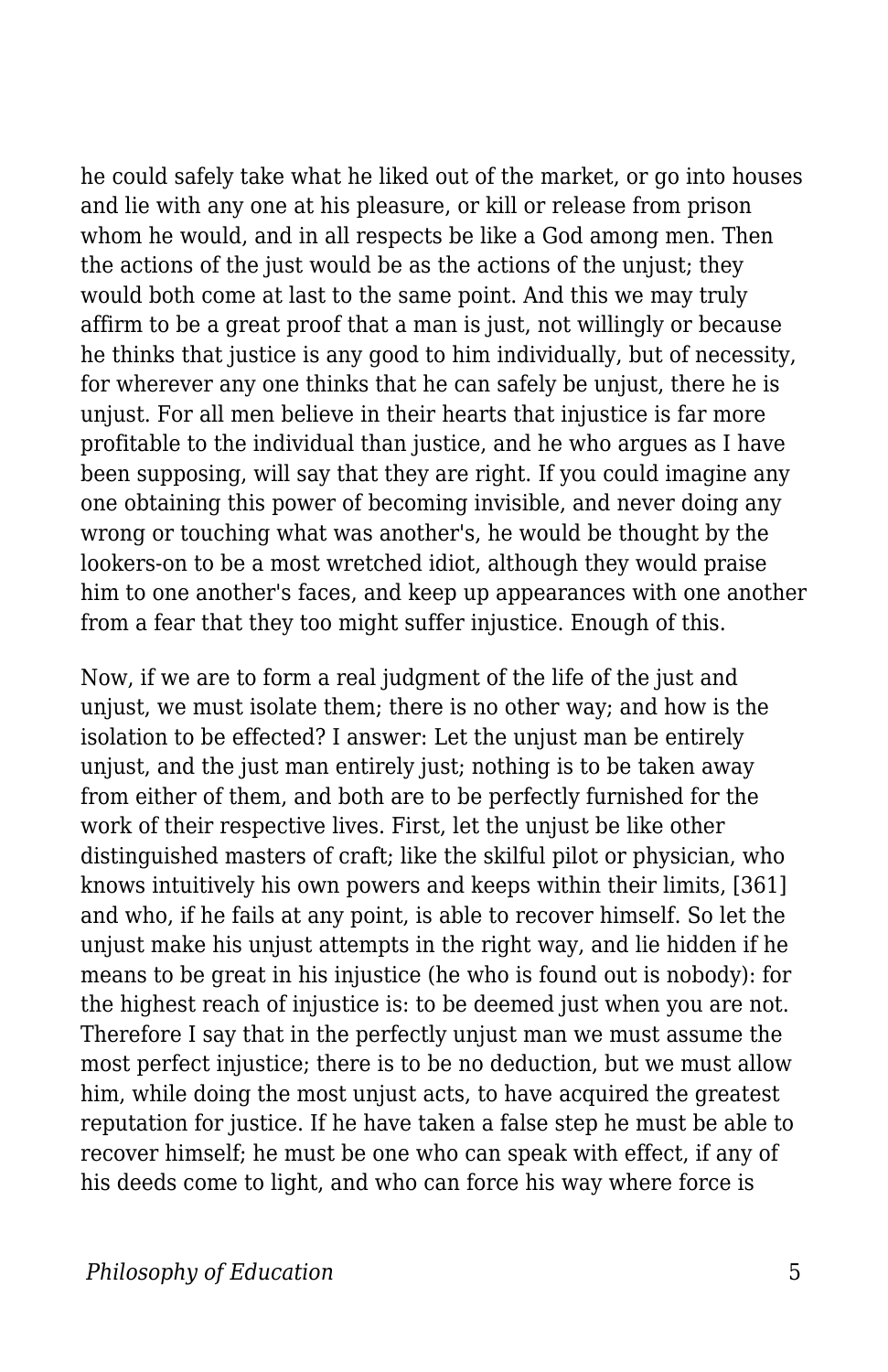required his courage and strength, and command of money and friends. And at his side let us place the just man in his nobleness and simplicity, wishing, as Aeschylus says, to be and not to seem good. There must be no seeming, for if he seem to be just he will be honoured and rewarded, and then we shall not know whether he is just for the sake of justice or for the sake of honours and rewards; therefore, let him be clothed in justice only, and have no other covering; and he must be imagined in a state of life the opposite of the former. Let him be the best of men, and let him be thought the worst; then he will have been put to the proof; and we shall see whether he will be affected by the fear of infamy and its consequences. And let him continue thus to the hour of death; being just and seeming to be unjust. When both have reached the uttermost extreme, the one of justice and the other of injustice, let judgment be given which of them is the happier of the two.

Heavens! my dear Glaucon, I said, how energetically you polish them up for the decision, first one and then the other, as if they were two statues.

I do my best, he said. And now that we know what they are like there is no difficulty in tracing out the sort of life which awaits either of them. This I will proceed to describe; but as you may think the description a little too coarse, I ask you to suppose, Socrates, that the words which follow are not mine.--Let me put them into the mouths of the eulogists of injustice: They will tell you that the just man who is thought unjust will be scourged, racked, bound--will have his eyes burnt out; and, at last, after suffering every kind of evil, he will be impaled: Then he will understand that he ought to seem only, [362] and not to be, just; the words of Aeschylus may be more truly spoken of the unjust than of the just. For the unjust is pursuing a reality; he does not live with a view to appearances--he wants to be really unjust and not to seem only:--

His mind has a soil deep and fertile,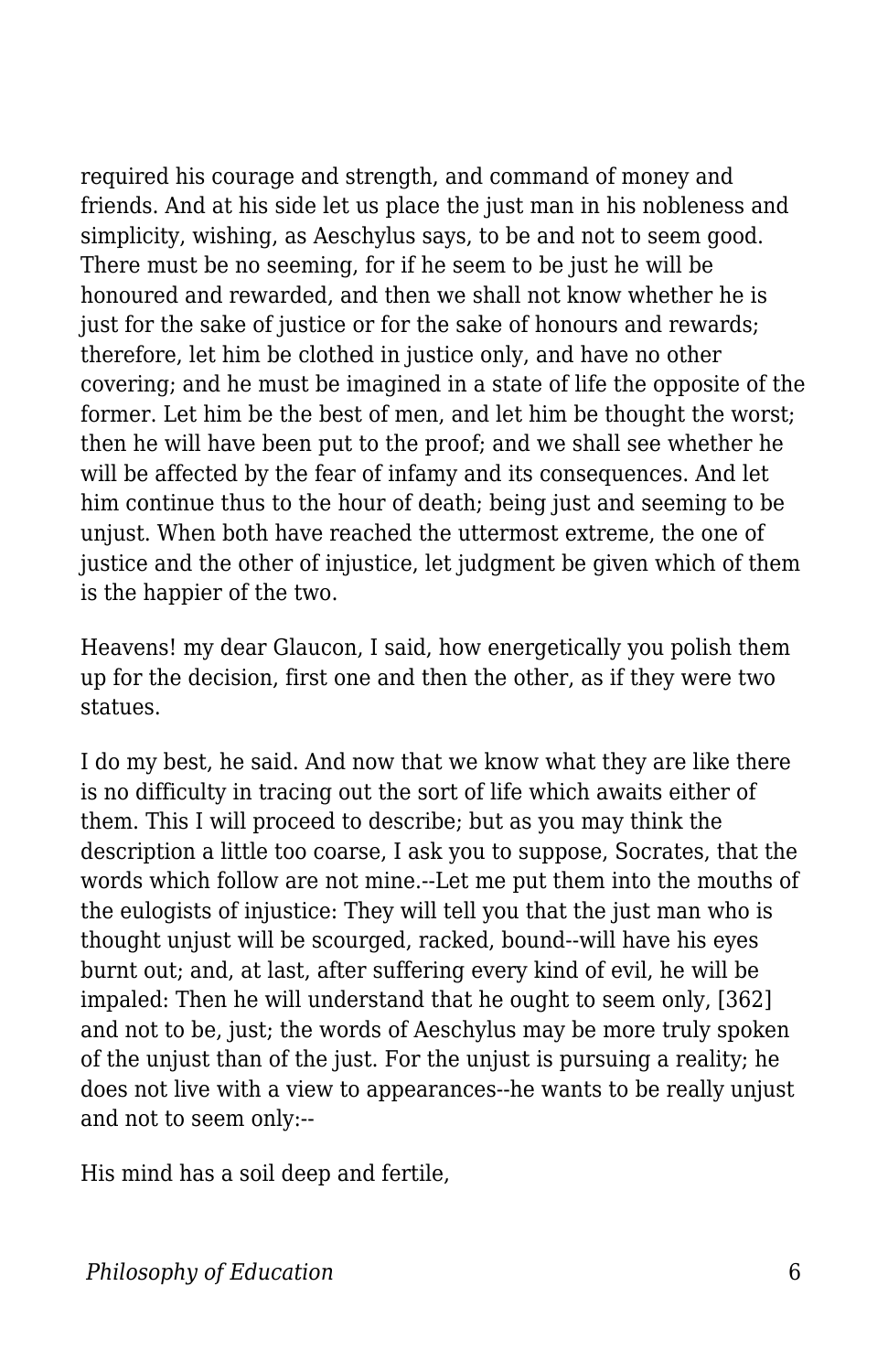Out of which spring his prudent counsels.

In the first place, he is thought just, and therefore bears rule in the city; he can marry whom he will, and give in marriage to whom he will; also he can trade and deal where he likes, and always to his own advantage, because he has no misgivings about injustice and at every contest, whether in public or private, he gets the better of his antagonists, and gains at their expense, and is rich, and out of his gains he can benefit his friends, and harm his enemies; moreover, he can offer sacrifices, and dedicate gifts to the gods abundantly and magnificently, and can honour the gods or any man whom he wants to honour in a far better style than the just, and therefore he is likely to be dearer than they are to the gods. And thus, Socrates, gods and men are said to unite in making the life of the unjust better than the life of the just...

...The universal voice of mankind is always declaring that justice and virtue are honourable, but grievous and toilsome; and that the pleasures of vice and injustice are easy of attainment, and are only censured by law and opinion. They say also that honesty is for the most part less profitable than dishonesty; and they are quite ready to call wicked men happy, and to honour them both in public and private when they are rich or in any other way influential, while they despise and overlook those who may be weak and poor, even though acknowledging them to be better than the others. But most extraordinary of all is their mode of speaking about virtue and the gods: they say that the gods apportion calamity and misery to many good men, and good and happiness to the wicked.

[365]...He proceeded: And now when the young hear all this said about virtue and vice, and the way in which gods and men regard them, how are their minds likely to be affected, my dear Socrates,- those of them, I mean, who are quickwitted, and, like bees on the wing, light on every flower, and from all that they hear are prone to draw conclusions as to what manner of persons they should be and in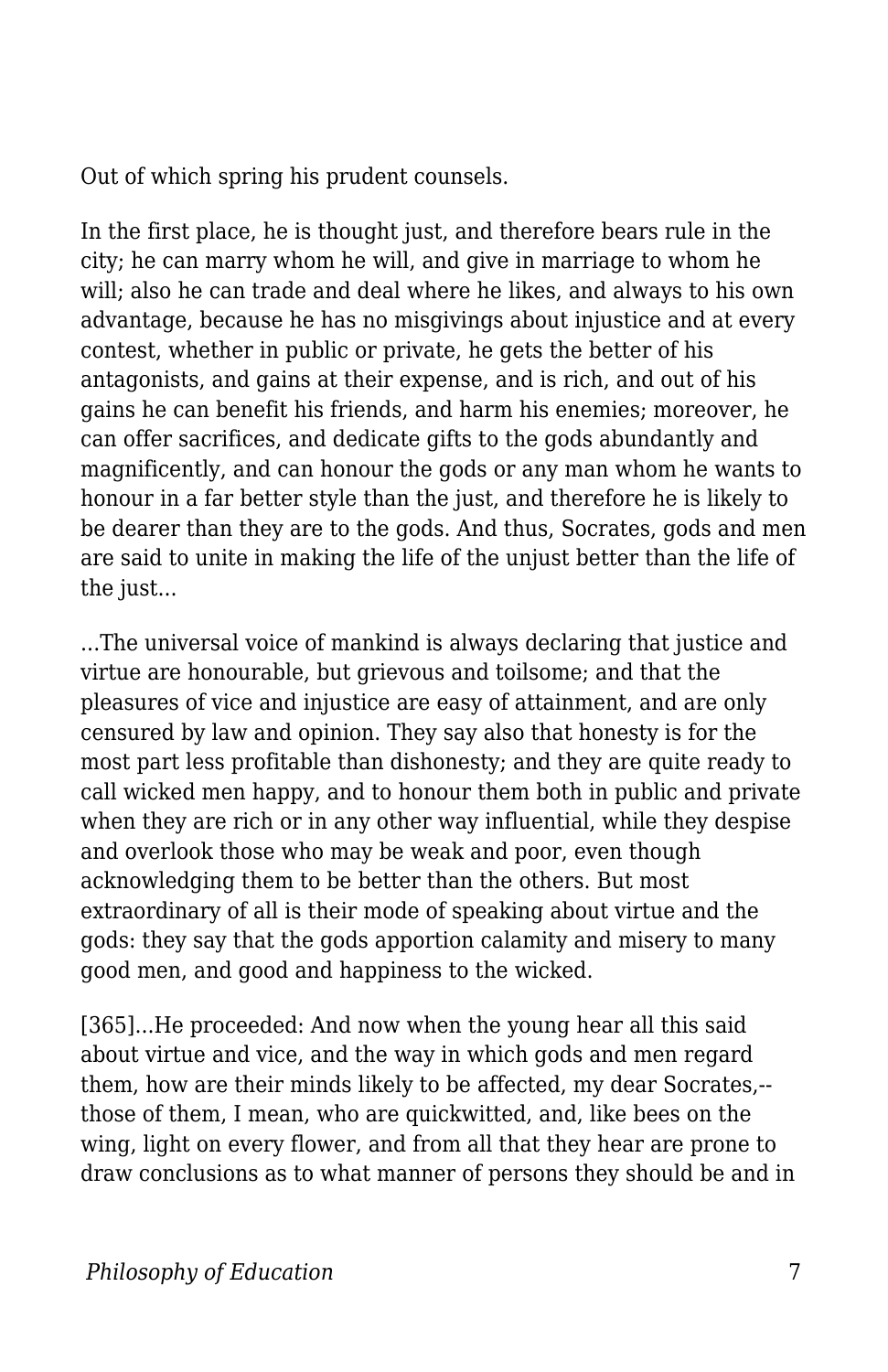what way they should walk if they would make the best of life? Probably the youth will say to himself in the words of Pindar--

Can I by justice or by crooked ways of deceit ascend a loftier tower which may he a fortress to me all my days?

For what men say is that, if I am really just and am not also thought just profit there is none, but the pain and loss on the other hand are unmistakable. But if, though unjust, I acquire the reputation of justice, a heavenly life is promised to me. Since then, as philosophers prove, appearance tyrannizes over truth and is lord of happiness, to appearance I must devote myself. ...If the poets speak truly, [366] why then we had better be unjust, and offer of the fruits of injustice; for if we are just, although we may escape the vengeance of heaven, we shall lose the gains of injustice; but, if we are unjust, we shall keep the gains, and by our sinning and praying, and praying and sinning, the gods will be propitiated, and we shall not be punished...

On what principle, then, shall we any longer choose justice rather than the worst injustice? when, if we only unite the latter with a deceitful regard to appearances, we shall fare to our mind both with gods and men, in life and after death, as the most numerous and the highest authorities tell us. Knowing all this, Socrates, how can a man who has any superiority of mind or person or rank or wealth, be willing to honour justice; or indeed to refrain from laughing when he hears justice praised? And even if there should be some one who is able to disprove the truth of my words, and who is satisfied that justice is best, still he is not angry with the unjust, but is very ready to forgive them, because he also knows that men are not just of their own free will; unless, peradventure, there be some one whom the divinity within him may have inspired with a hatred of injustice, or who has attained knowledge of the truth--but no other man. He only blames injustice who, owing to cowardice or age or some weakness, has not the power of being unjust. And this is proved by the fact that when he obtains the power, he immediately becomes unjust as far as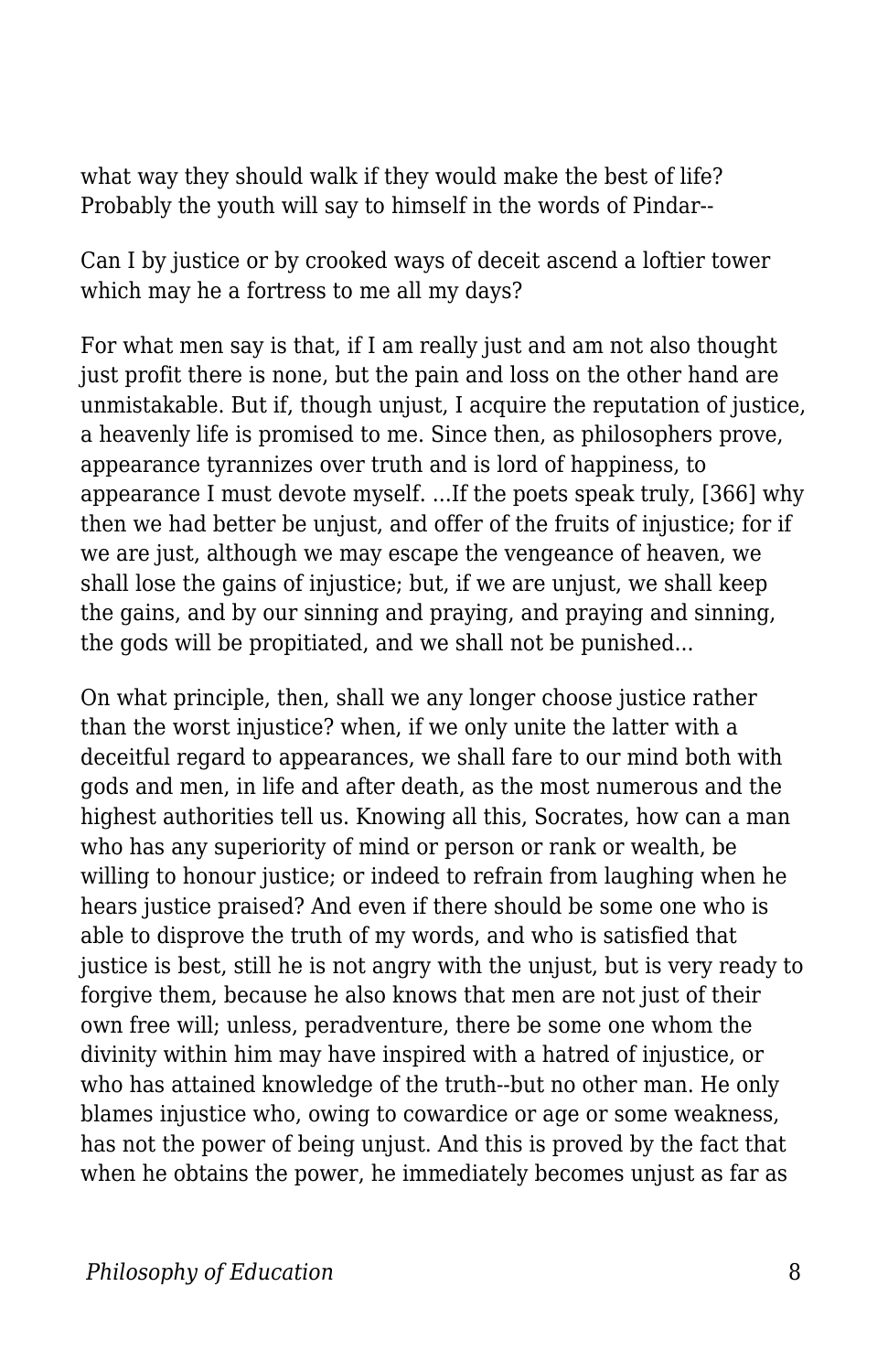he can be.

[367]... I speak in this vehement manner, as I must frankly confess to you, because I want to hear from you the opposite side; and I would ask you to show not only the superiority which justice has over injustice, but what effect they have on the possessor of them which makes the one to be a good and the other an evil to him...not only prove to us that justice is better than injustice, but show what they either of them do to the possessor of them, which makes the one to be a good and the other an evil, whether seen or unseen by gods and men.

...I will tell you, I replied; justice, which is the subject of our enquiry, is, as you know, sometimes spoken of as the virtue of an individual, and sometimes as the virtue of a State.

True, he replied.

[369]...Then, I said, let us begin and create in idea a State; and yet the true creator is necessity, who is the mother of our invention.

Of course, he replied.

Now the first and greatest of necessities is food, which is the condition of life and existence.

Certainly.

The second is a dwelling, and the third clothing and the like.

True.

And now let us see how our city will be able to supply this great demand: We may suppose that one man is a husbandman, another a builder, some one else a weaver--shall we add to them a shoemaker, or perhaps some other purveyor to our bodily wants?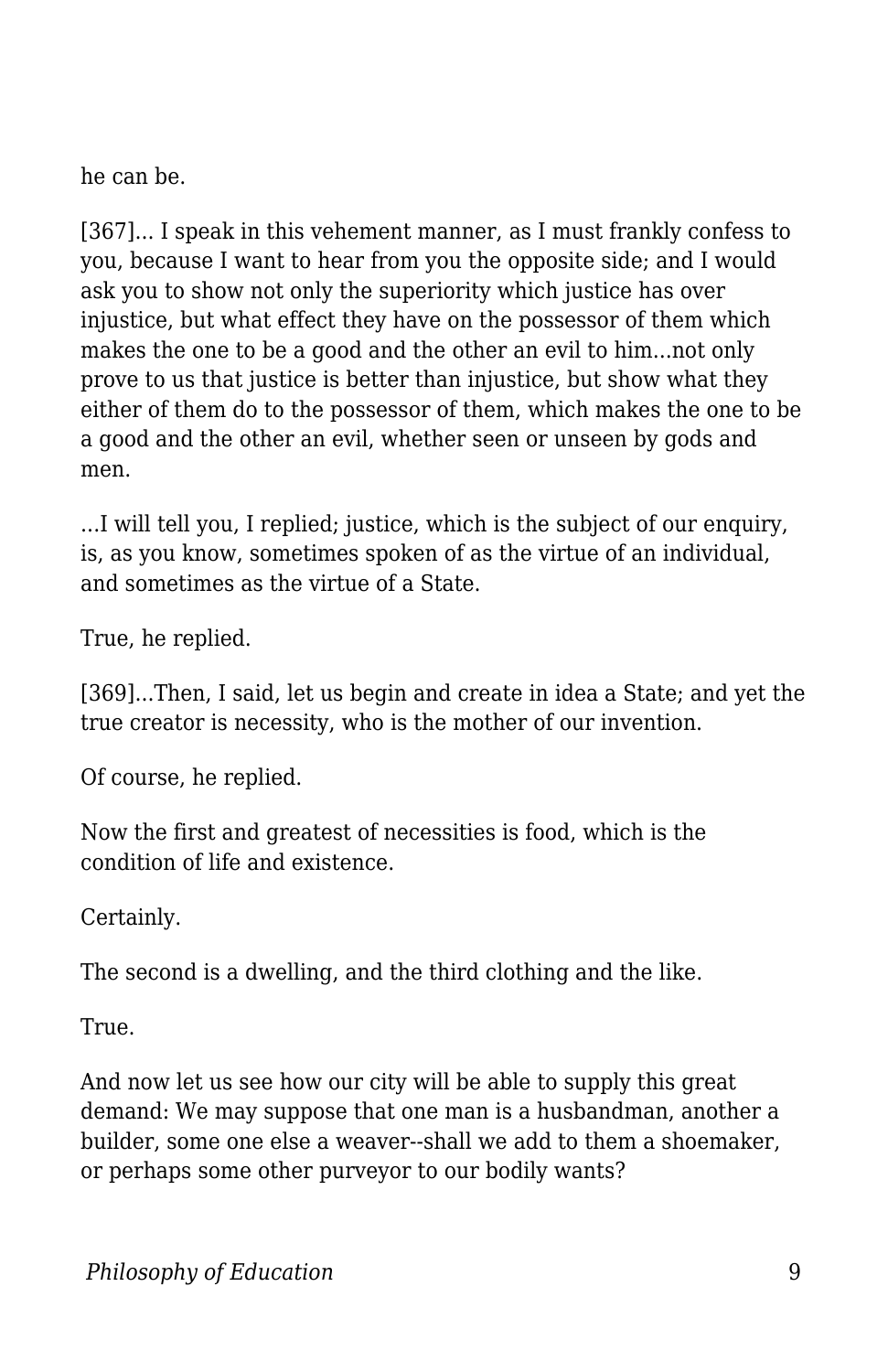Quite right.

The barest notion of a State must include four or five men.

Clearly.

And how will they proceed? Will each bring the result of his labours into a common stock?--the individual husbandman, for example, producing for four, and labouring four times as long and as much as he need in the provision of food with which he supplies others as well as himself; or will he have nothing to do with others and not be at the trouble of producing for them, but provide for himself alone a fourth of the food in a fourth of the time, [370] and in the remaining threefourths of his time be employed in making a house or a coat or a pair of shoes, having no partnership with others, but supplying himself all his own wants?

Adeimantus thought that he should aim at producing food only and not at producing everything.

Probably, I replied, that would be the better way; and when I hear you say this, I am myself reminded that we are not all alike; there are diversities of natures among us which are adapted to different occupations.

Very true.

And will you have a work better done when the workman has many occupations, or when he has only one?

When he has only one.

Further, there can be no doubt that a work is spoilt when not done at the right time?

No doubt.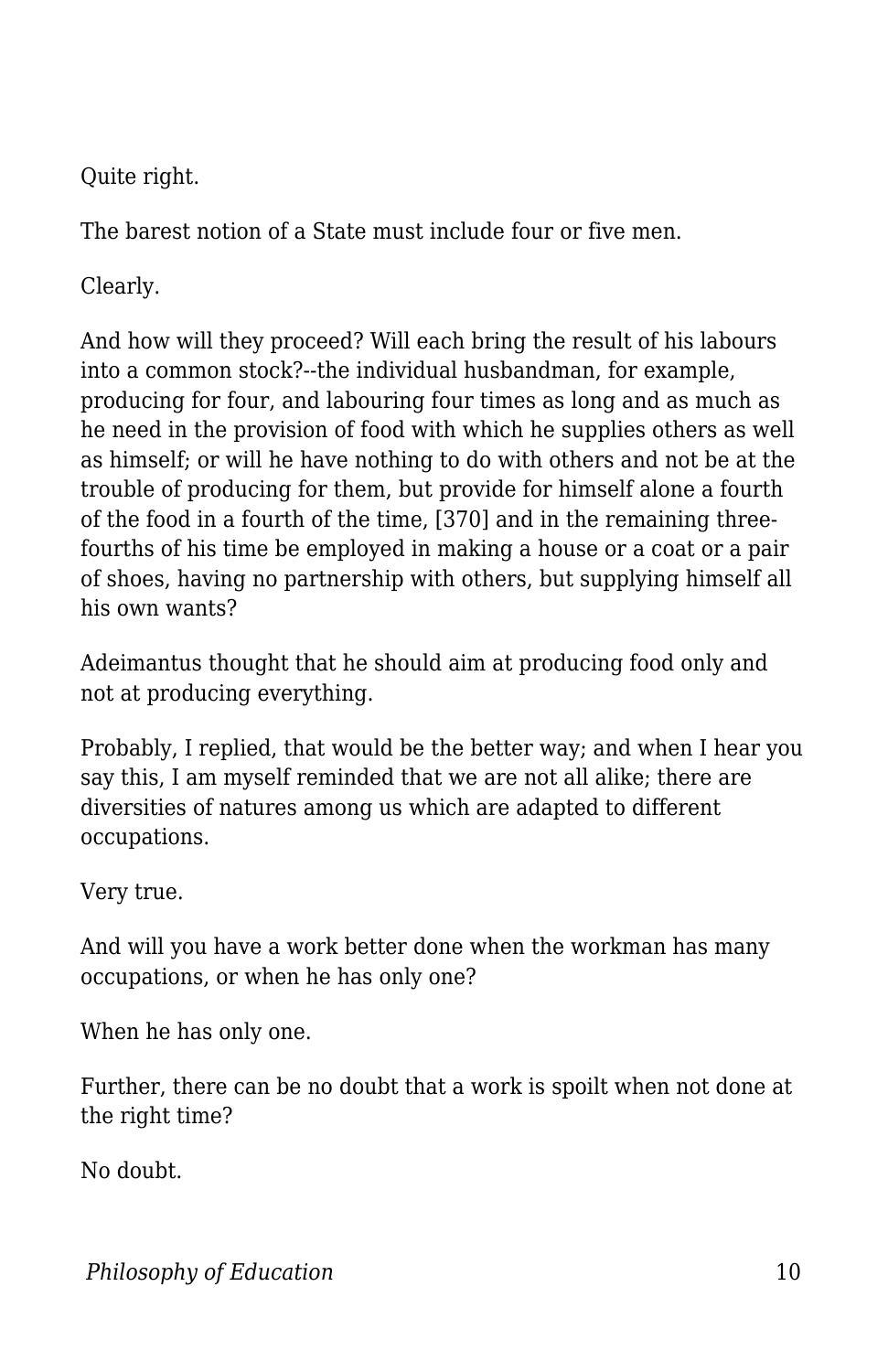For business is not disposed to wait until the doer of the business is at leisure; but the doer must follow up what he is doing, and make the business his first object.

He must.

And if so, we must infer that all things are produced more plentifully and easily and of a better quality when one man does one thing which is natural to him and does it at the right time, and leaves other things.

Undoubtedly..

Then more than four citizens will be required; for the husbandman will not make his own plough or mattock, or other implements of agriculture, if they are to be good for anything. Neither will the builder make his tools--and he too needs many; and in like manner the weaver and shoemaker.

True.

Then carpenters, and smiths, and many other artisans, will be sharers in our little State, which is already beginning to grow?

True....

Where, then, is justice, and where is injustice, and in what part of the State did they spring up? [372]

...Let us then consider, first of all, what will be their way of life, now that we have thus established them. Will they not produce corn, and wine, and clothes, and shoes, and build houses for themselves? And when they are housed, they will work, in summer, commonly, stripped and barefoot, but in winter substantially clothed and shod. They will feed on barley-meal and flour of wheat, baking and kneading them, making noble cakes and loaves; these they will serve up on a mat of reeds or on clean leaves, themselves reclining the while upon beds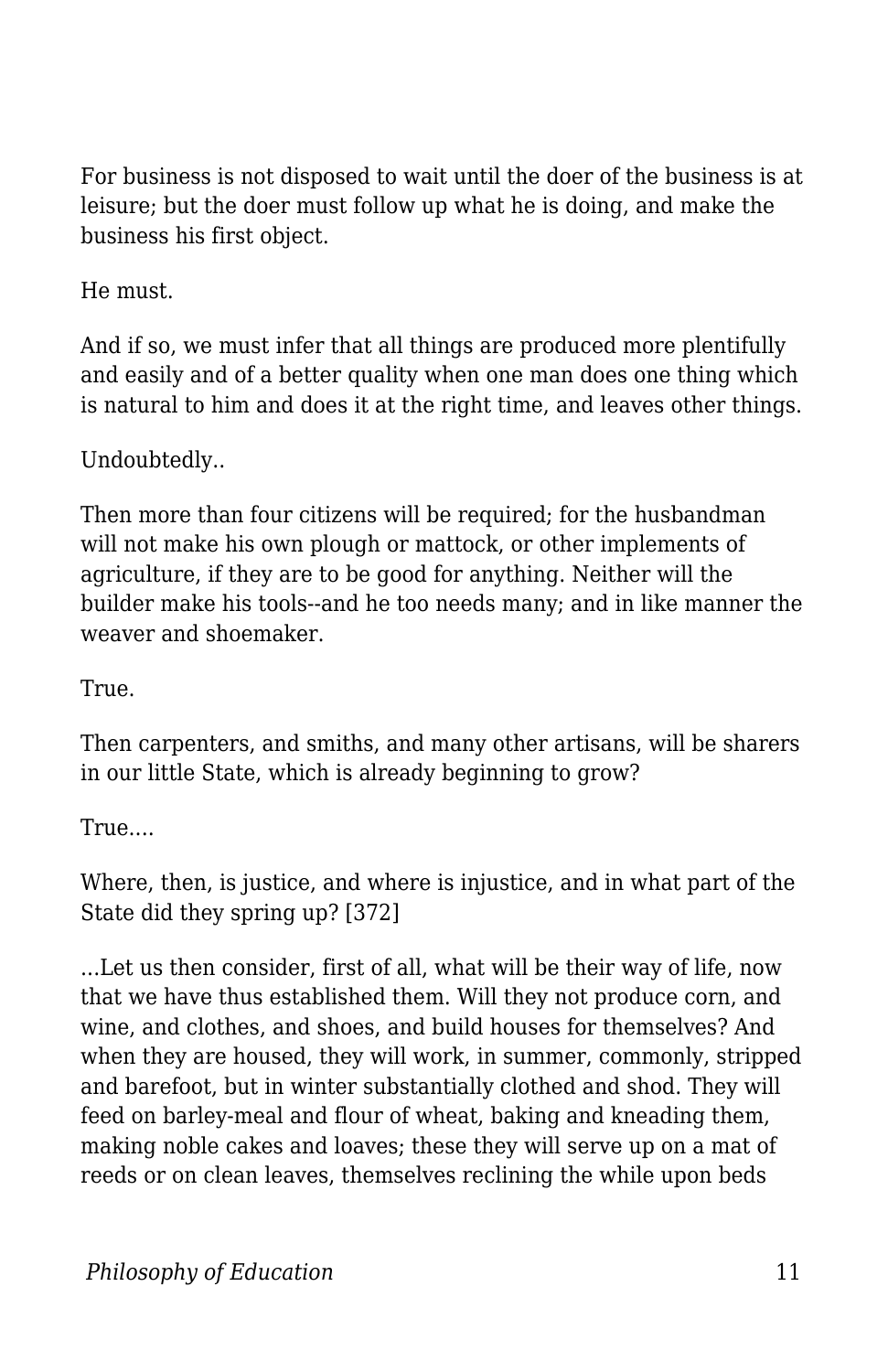strewn with yew or myrtle. And they and their children will feast, drinking of the wine which they have made, wearing garlands on their heads, and hymning the praises of the gods, in happy converse with one another. And they will take care that their families do not exceed their means; having an eye to poverty or war...

Why, he said, you should give them the ordinary conveniences of life. People who are to be comfortable are accustomed to lie on sofas, and dine off tables, and they should have sauces and sweets in the modern style.

Yes, I said, now I understand: the question which you would have me consider is, not only how a State, but how a luxurious State is created; and possibly there is no harm in this, for in such a State we shall be more likely to see how justice and injustice originate. In my opinion the true and healthy constitution of the State is the one which I have described. But if you wish also to see a State at fever heat, I have no objection. For I suspect that many will not be satisfied with the simpler way of life. [373] They will be for adding sofas, and tables, and other furniture; also dainties, and perfumes, and incense, and courtesans, and cakes, all these not of one sort only, but in every variety; we must go beyond the necessaries of which I was at first speaking, such as houses, and clothes, and shoes: the arts of the painter and the embroiderer will have to be set in motion, and gold and ivory and all sorts of materials must be procured.

True, he said.

Then we must enlarge our borders; for the original healthy State is no longer sufficient. Now will the city have to fill and swell with a multitude of callings which are not required by any natural want; such as the whole tribe of hunters and actors, of whom one large class have to do with forms and colours; another will be the votaries of music- poets and their attendant train of rhapsodists, players, dancers, contractors; also makers of divers kinds of articles, including women's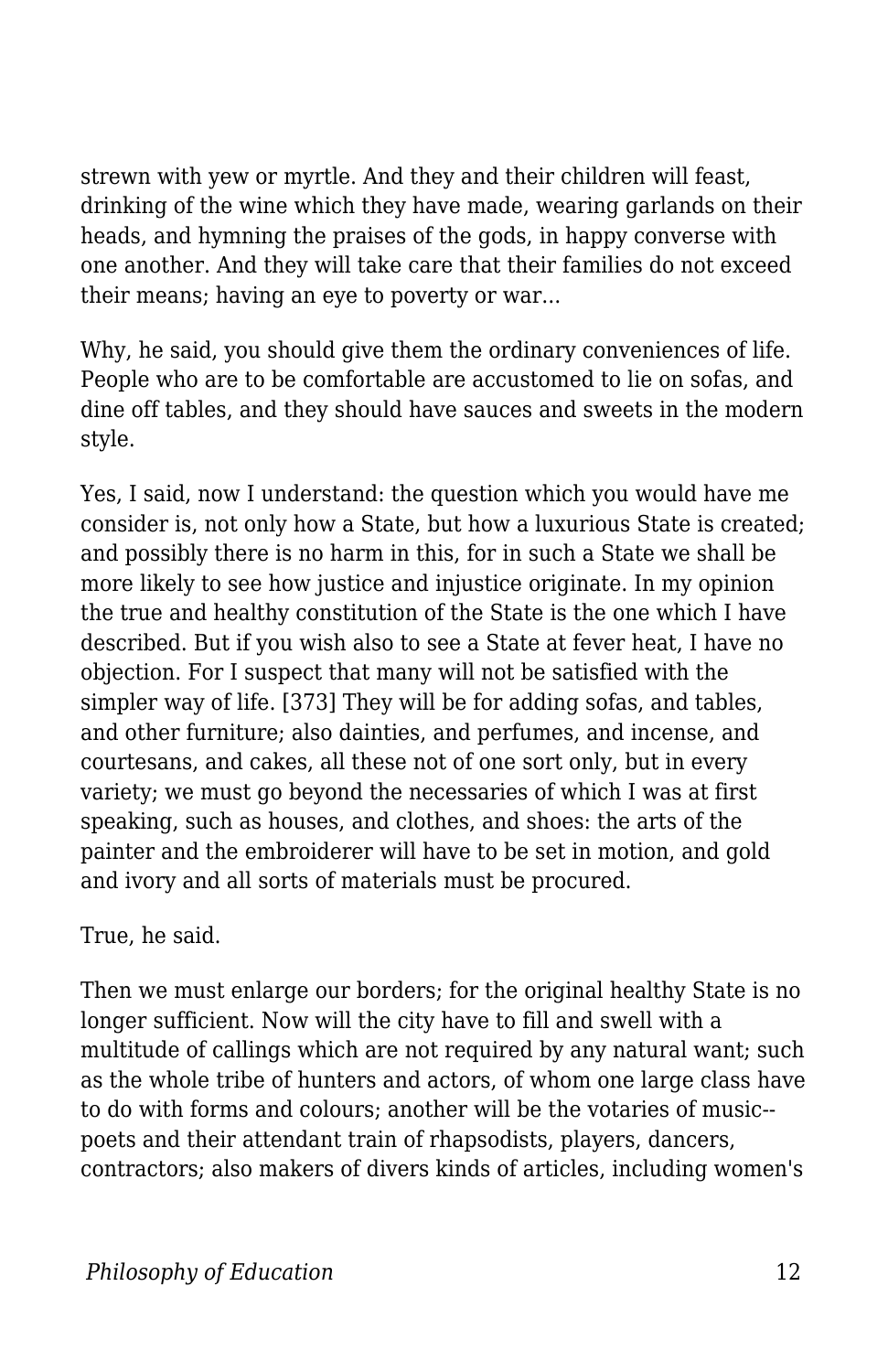dresses. And we shall want more servants. Will not tutors be also in request, and nurses wet and dry, tirewomen and barbers, as well as confectioners and cooks; and swineherds, too, who were not needed and therefore had no place in the former edition of our State, but are needed now? They must not be forgotten: and there will be animals of many other kinds, if people eat them.

Certainly.

...Then it will be our duty to select, if we can, natures which are fitted for the task of guarding the city?

It will.

And the selection will be no easy matter, I said; but we must be brave and do our best.

We must. [375]

...What is to be done then? I said; how shall we find a gentle nature which has also a great spirit, for the one is the contradiction of the other?

True.

He will not be a good guardian who is wanting in either of these two qualities; and yet the combination of them appears to be impossible; and hence we must infer that to be a good guardian is impossible.

I am afraid that what you say is true, he replied.

[376] ...Then he who is to be a really good and noble guardian of the State will require to unite in himself philosophy and spirit and swiftness and strength?

Undoubtedly.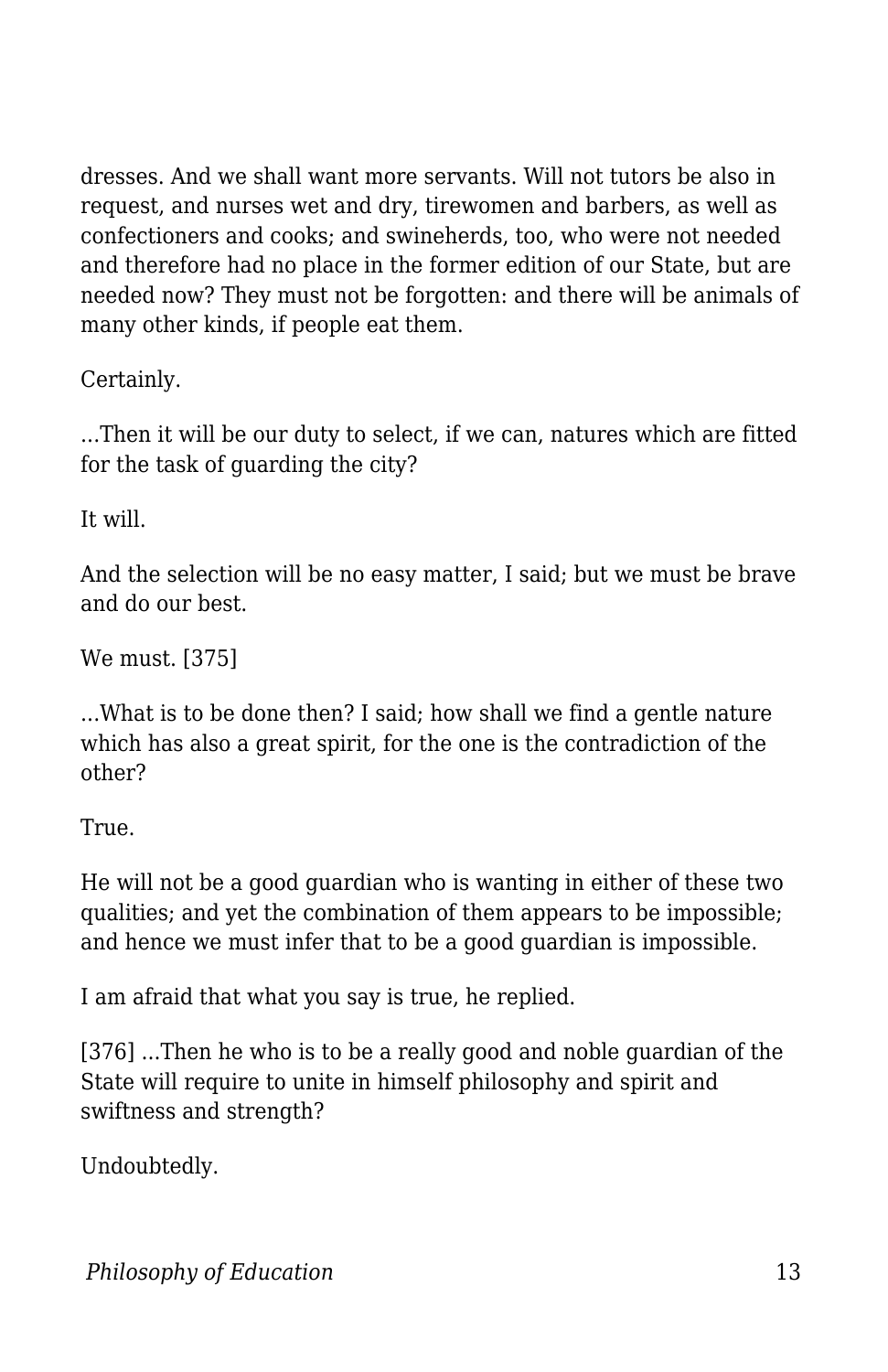Then we have found the desired natures; and now that we have found them, how are they to be reared and educated? Is not this enquiry which may be expected to throw light on the greater enquiry which is our final end--How do justice and injustice grow up in States? for we do not want either to omit what is to the point or to draw out the argument to an inconvenient length.

...Come then, and let us pass a leisure hour in story-telling, and our story shall be the education of our heroes.

By all means.

And what shall be their education? Can we find a better than the traditional sort?--and this has two divisions, gymnastic for the body, and music for the soul.

True.

Shall we begin education with music, and go on to gymnastic afterwards?

By all means.

And when you speak of music, do you include literature or not?

I do.

And literature may be either true or false?

Yes.

[377] And the young should be trained in both kinds, and we begin with the false?

I do not understand your meaning, he said.

You know, I said, that we begin by telling children stories which,

*Philosophy of Education* 14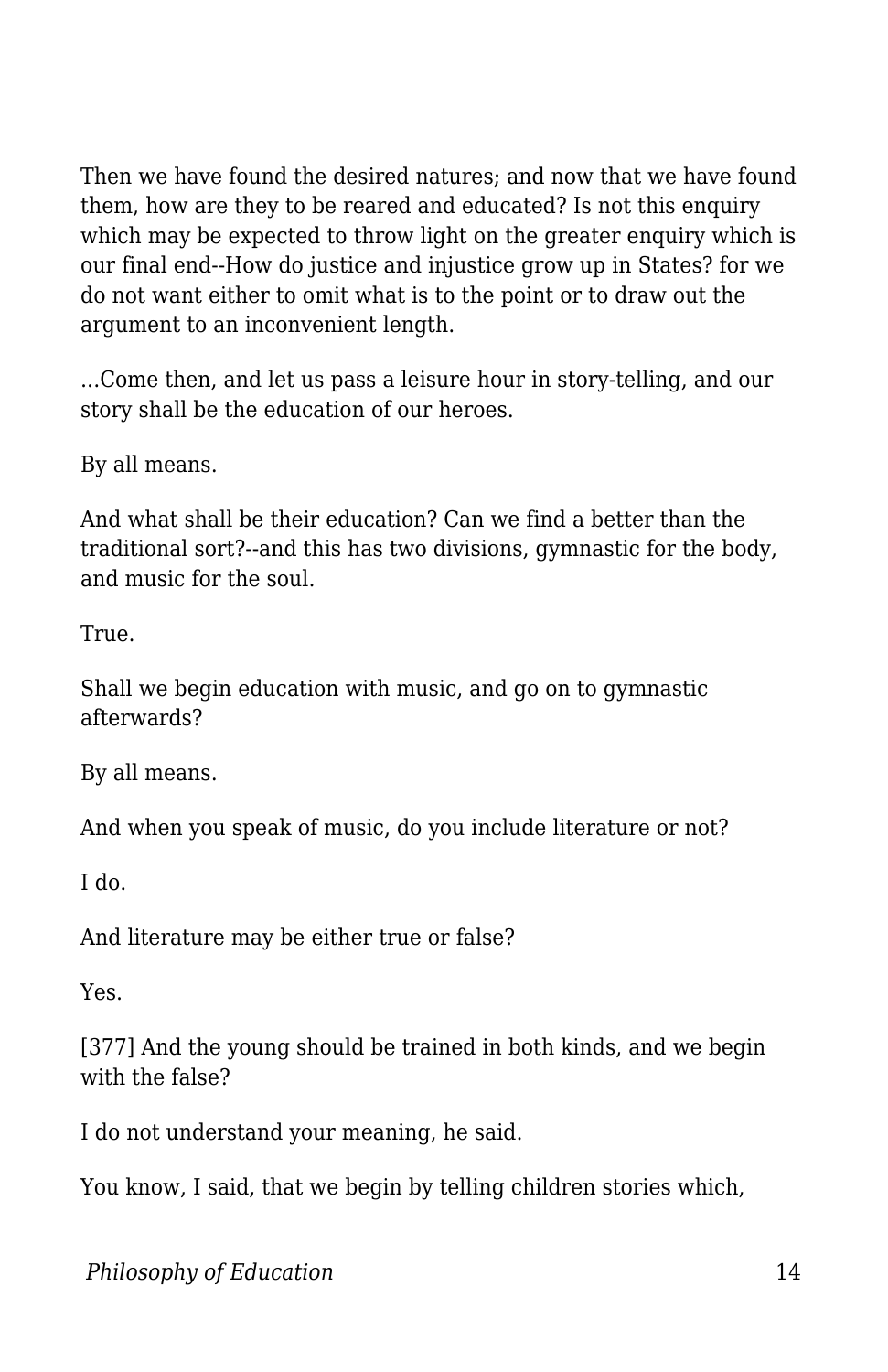though not wholly destitute of truth, are in the main fictitious; and these stories are told them when they are not of an age to learn gymnastics.

...You know also that the beginning is the most important part of any work, especially in the case of a young and tender thing; for that is the time at which the character is being formed and the desired impression is more readily taken.

Quite true.

And shall we just carelessly allow children to hear any casual tales which may be devised by casual persons, and to receive into their minds ideas for the most part the very opposite of those which we should wish them to have when they are grown up?

We cannot.

Then the first thing will be to establish a censorship of the writers of fiction, and let the censors receive any tale of fiction which is good, and reject the bad; and we will desire mothers and nurses to tell their children the authorised ones only. Let them fashion the mind with such tales, even more fondly than they mould the body with their hands; but most of those which are now in use must be discarded.

...But which stories do you mean, he said; and what fault do you find with them?

A fault which is most serious, I said; the fault of telling a lie, and, what is more, a bad lie.

But when is this fault committed?

Whenever an erroneous representation is made of the nature of gods and heroes,--as when a painter paints a portrait not having the shadow of a likeness to the original...[378]... For a young person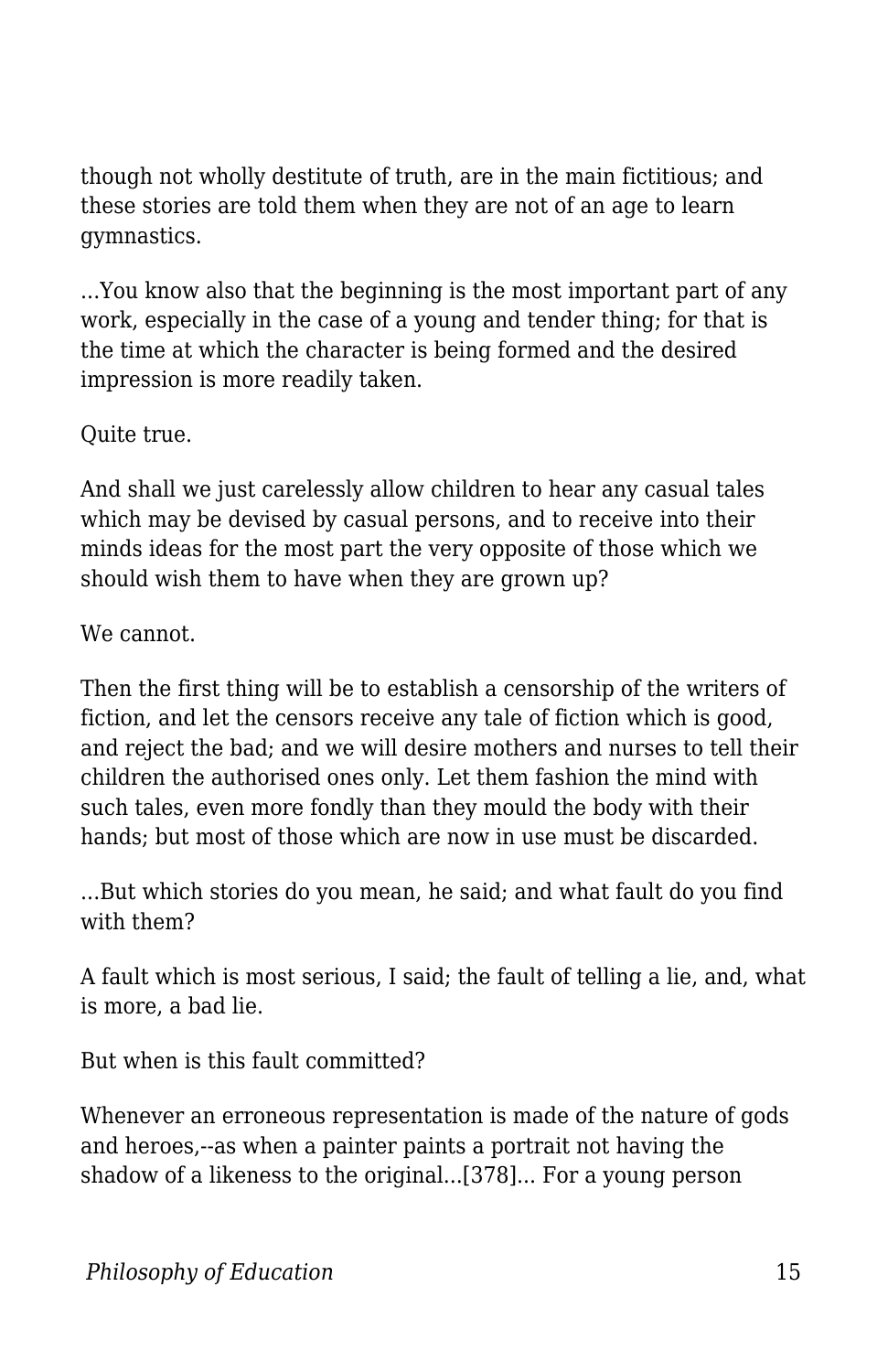cannot judge what is allegorical and what is literal; anything that he receives into his mind at that age is likely to become indelible and unalterable; and therefore it is most important that the tales which the young first hear should be models of virtuous thoughts.

There you are right, he replied; but if any one asks where are such models to be found and of what tales are you speaking-- how shall we answer him? [379]

...Something of this kind, I replied:--God is always to be represented as he truly is, whatever be the sort of poetry, epic, lyric or tragic, in which the representation is given.

Right.

And is he not truly good? and must he not be represented as such?

Certainly.

[380] ...Let this then be one of our rules and principles concerning the gods, to which our poets and reciters will be expected to conform- that God is not the author of all things, but of good only.

That will do, he said.

[381] ...Neither must we have mothers under the influence of the poets scaring their children with a bad version of these myths--telling how certain gods, as they say, `Go about by night in the likeness of so many strangers and in divers forms'; but let them take heed lest they make cowards of their children, and at the same time speak blasphemy against the gods.

Heaven forbid, he said.

[382] ...The reason is, I replied, that you attribute some profound meaning to my words; but I am only saying that deception, or being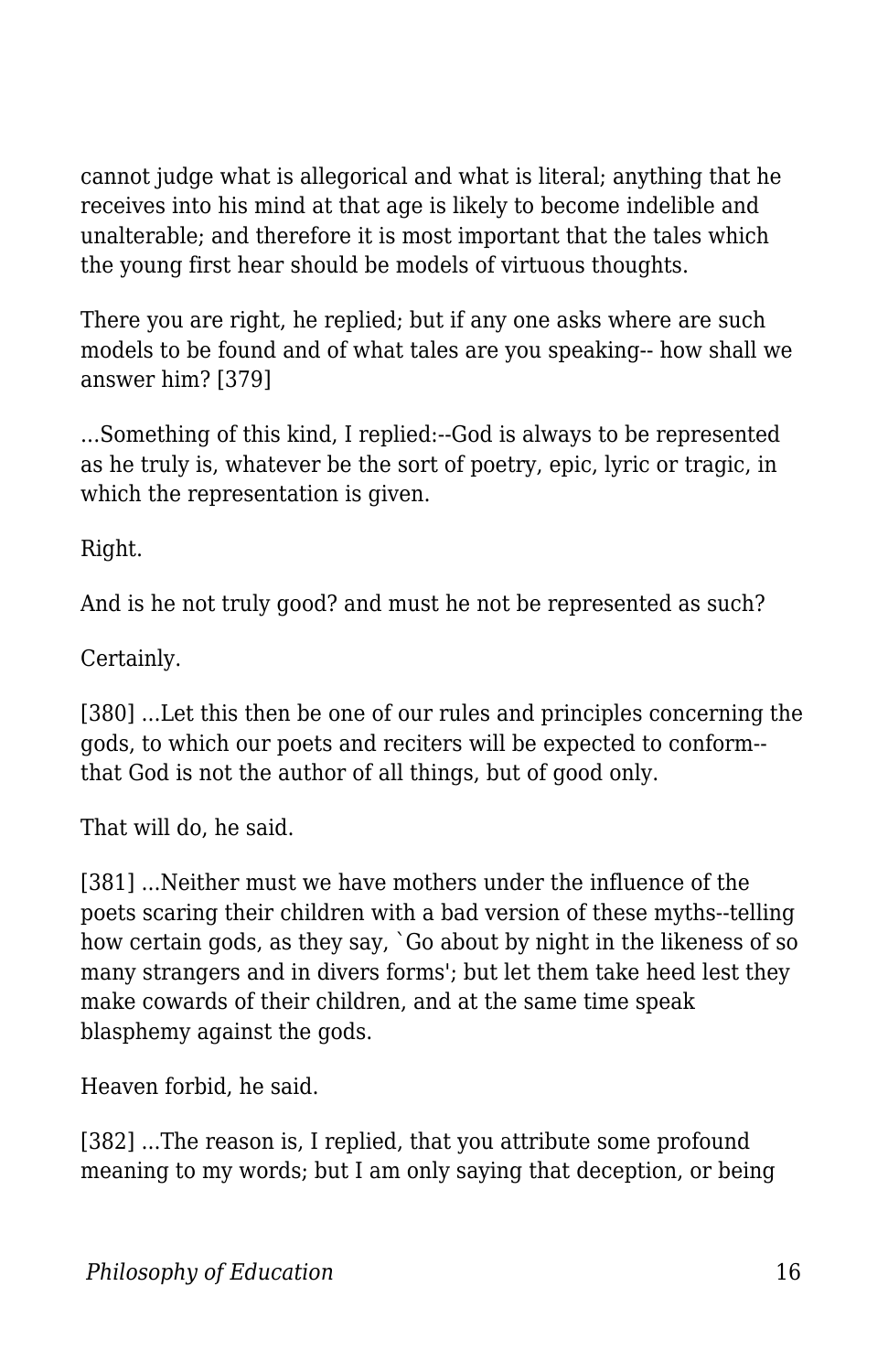deceived or uninformed about the highest realities in the highest part of themselves, which is the soul, and in that part of them to have and to hold the lie, is what mankind least like;--that, I say, is what they utterly detest.

There is nothing more hateful to them.

...Then is God perfectly simple and true both in word and deed; he changes not; he deceives not, either by sign or word, by dream or waking vision.

[383] Your thoughts, he said, are the reflection of my own.

You agree with me then, I said, that this is the second type or form in which we should write and speak about divine things. The gods are not magicians who transform themselves, neither do they deceive mankind in any way.

I grant that.